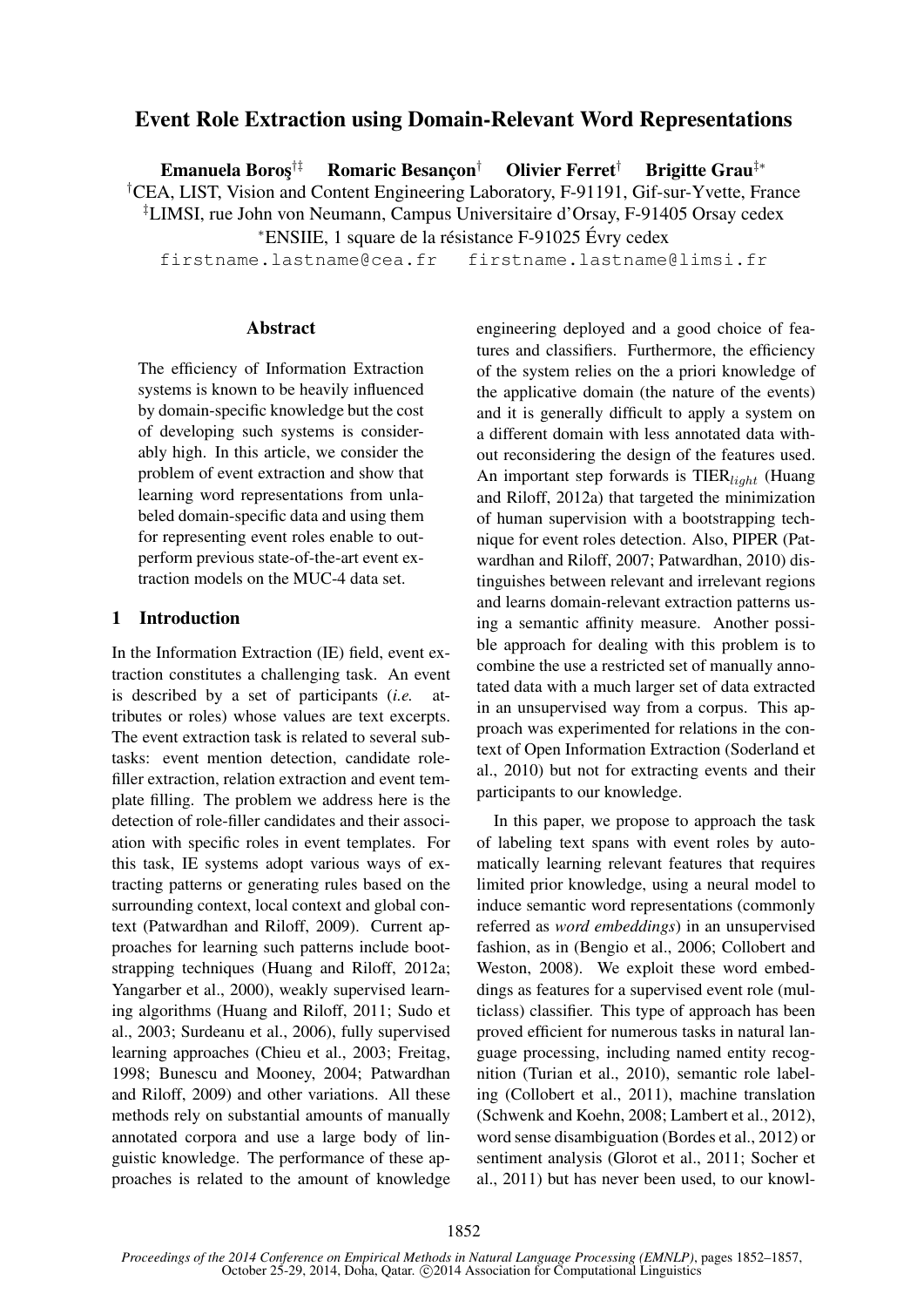edge, for an event extraction task. Our goal is twofold: (1) to prove that using as only features word vector representations makes the approach competitive in the event extraction task; (2) to show that these word representations are scalable and robust when varying the size of the training data. Focusing on the data provided in MUC-4 (Lehnert et al., 1992), we prove the relevance of our approach by outperforming state-of-the-art methods, in the same evaluation environment as in previous works.

# 2 Approach

In this work, we approach the event extraction task by learning word representations from a domainspecific data set and by using these representations to identify the event roles. This idea relies on the assumption that the different words used for a given event role in the text share some semantic properties, related to their context of use and that these similarities can be captured by specific representations that can be automatically induced from the text, in an unsupervised way. We then propose to rely only on these word representations to detect the event roles whereas, in most works (Riloff, 1996; Patwardhan and Riloff, 2007; Huang and Riloff, 2012a; Huang and Riloff, 2012b), the role fillers are represented by a set of different features (raw words, their parts-ofspeech, syntactic or semantic roles in the sentence).

Furthermore, we propose two additional contributions to the construction of the word representations. The first one is to exploit limited knowledge about the event types (seed words) to improve the learning procedure by better selecting the dictionary. The second one is to use a *max* operation<sup>1</sup> on the word vector representations in order to build noun phrase representations (since slot fillers are generally noun phrases), which represents a better way of aggregating the semantic information born by the word representations.

# 2.1 Inducing Domain-Relevant Word Representations

In order to induce the domain-specific word representations, we project the words into a 50 dimensional word space. We chose a single

layer neural network (NN) architecture that avoids strongly engineered features, assumes little prior knowledge about the task, but is powerful enough to capture relevant domain information. Following (Collobert et al., 2011), we use an NN which learns to predict whether a given text sequence (short word window) exists naturally in the considered domain. We represent an input sequence of  $n$ words as  $\langle w_i \rangle = \langle w_{i-(n/2)} \dots, w_i, \dots w_{i+(n/2)} \rangle$ . The main idea is that each sequence of words in the training set should receive a higher score than a sequence in which one word is replaced with a random one. We call the sequence with a random word *corrupted*  $(\langle w_i \rangle)$  and denote as *correct*  $(\langle w_i \rangle)$  all the sequences of words from the data set. The goal of the training step is then to minimize the following loss function for a word  $w_i$ in the dictionary D:  $C_{w_i} = \sum_{w_i \in D} max(0, 1$  $g(\langle w_i \rangle) + g(\langle \overline{w_i} \rangle))$ , where  $g(\cdot)$  is the scoring function given by the neural network. Further details and evaluations of these embeddings can be found in (Bengio et al., 2003; Bengio et al., 2006; Collobert and Weston, 2008; Turian et al., 2010). For efficiency, words are fed to our architecture as indices taken from a finite dictionary. Obviously, a simple index does not carry much useful information about the word. So, the first layer of our network maps each of these word indices into a feature vector, by a lookup table operation. Our first contribution intervenes in the process of the choosing the proper dictionary. (Bengio, 2009) has shown that the order of the words in the dictionary of the neural network is not indifferent to the quality of the achieved representations: he proposed to order the dictionary by frequency and select the words for the corrupted sequence according to this order. In our case, the most frequent words are not always the most relevant for the task of event role detection. Since we want to have a training more focused to the domain specific task, we chose to order the dictionary by word relevance to the domain. We accomplish this by considering a limited number of seed words for each event type that needs to be discovered in text (e.g. *attack, bombing, kidnapping, arson*). We then rate with higher values the words that are more similar to the event types words, according to a given semantic similarity, and we rank them accordingly. We use the "Leacock Chodorow" similarity from Wordnet 3.0 (Leacock and Chodorow, 1998). Initial experimental results proved that using this domain-

<sup>&</sup>lt;sup>1</sup>This max operation consists in taking, for each component of the vector, the max value of this component for each word vector representation.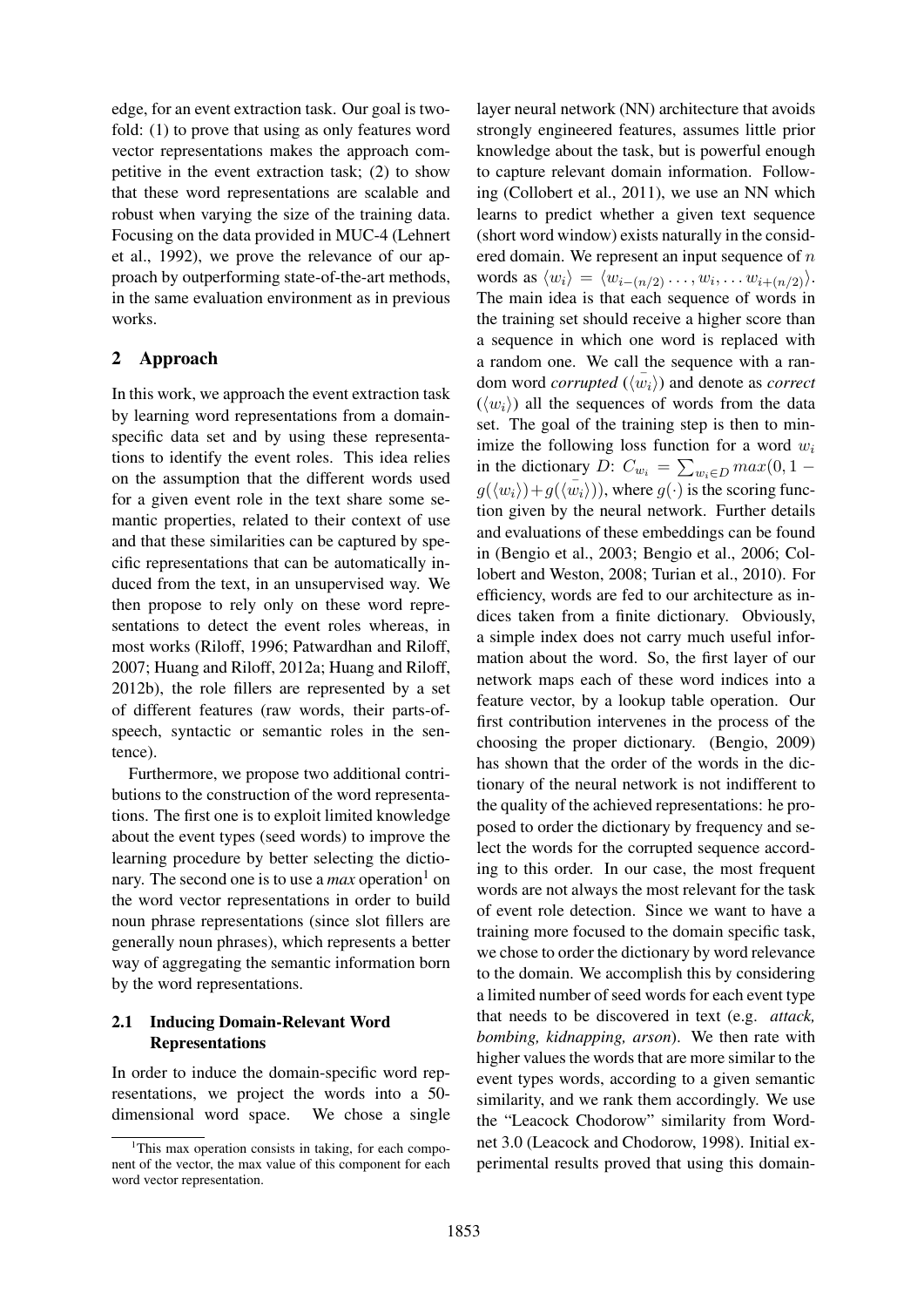oriented order leads to better performance for the task than the order by frequency.

#### 2.2 Using Word Representations to Identify Event Roles

After having generated for each word their vector representation, we use them as features for the annotated data to classify event roles. However, event role fillers are not generally single words but noun phrases that can be, in some cases, identified as named entities. For identifying the event roles, we therefore apply a two-step strategy. First, we extract the noun chunks using  $SENNA<sup>2</sup>$  parser (Collobert et al., 2011; Collobert, 2011) and we build a representation for these chunks defined as the maximum, per column, of the vector representations of the words it contains. Second, we use a statistical classifier to recognize the slot fillers, using this representation as features. We chose the extra-trees ensemble classifier (Geurts et al., 2006), which is a meta estimator that fits a number of randomized decision trees (*extra-trees*) on various sub-samples of the data set and use averaging to improve the predictive accuracy and control over-fitting.

### 3 Experiments and Results

### 3.1 Task Description

We conducted the experiments on the official MUC-4 training corpus that consists of 1,700 documents and instantiated templates for each document. The task consists in extracting information about terrorist events in Latin America from news articles. We classically considered the following 4 types of events: *attack*, *bombing*, *kidnapping* and *arson*. These are represented by templates containing various slots for each piece of information that should be extracted from the document (perpetrators, human targets, physical targets, etc). Following previous works (Huang and Riloff, 2011; Huang and Riloff, 2012a), we only consider the "String Slots" in this work (other slots need different treatments) and we group certain slots to finally consider the five slot types *PerpInd* (individual perpetrator), *PerpOrg* (organizational perpetrator), *Target* (physical target), *Victim* (human target name or description) and *Weapon* (instrument id or type). We used 1,300 documents (DEV) for training, 200 documents (TST1+TST2)

for tuning, and 200 documents (TST3+TST4) as the blind test set. To compare with similar works, we do not evaluate the template construction and only focus on the identification of the slot fillers: for each answer key in a reference template, we check if we find it correctly with our extraction method, using head noun matching (e.g., the victim *her mother Martha Lopez Orozco de Lopez* is considered to match *Matha Lopez*), and merging duplicate extractions (so that different extracted slot fillers sharing the same head noun are counted only once). We also took into account the answer keys with multiple values in the reference, dealing with conjunctions (when several victims are named, we need to find all of them) and disjunctions (when several names for the same organization are possible, we need to find any of them). Our results are reported as Precision/Recall/F1 score for each event role separately and averaged on all roles.

### 3.2 Experiments

In all the experiments involving our model, we established the following stable choices of parameters: 50-dimensional vectors obtained by training on sequences of 5 words, which is consistent with previous studies (Turian et al., 2010; Collobert and Weston, 2008). All the hyper-parameters of our model (e.g. learning rate, size of the hidden layer, size of the word vectors) have been chosen by finetuning our event extraction system on the TST1+TST2 data set. For *DRVR-50* and *W2V-50*, the embeddings were built from the whole training corpus (1,300 documents) and the dictionary was made of all the words of this corpus under their inflected form.

We used the extra-trees ensemble classifier implemented in (Pedregosa et al., 2011), with hyperparameters optimized on the validation data: forest of 500 trees and the maximum number of features to consider when looking for the best split is  $\sqrt{number\_features}$ . We present a 3fold evaluation: first, we compare our system with state-of-the-art systems on the same task, then we compare our domain-relevant vector representations (*DRVR-50*) to more generic word embeddings (*C&W50*, *HLBL-50*) 3 and finally to another

 $^{2}$ Code and resources can be found at http://ml. nec-labs.com/senna/

<sup>3</sup>*C&W-50* are described in (Collobert and Weston, 2008), *HLBL-50* are the Hierarchical log-bilinear embeddings (Mnih and Hinton, 2007), provided by (Turian et al., 2010), available at http://metaoptimize.com/ projects/wordreprs induced from the Reuters-RCV1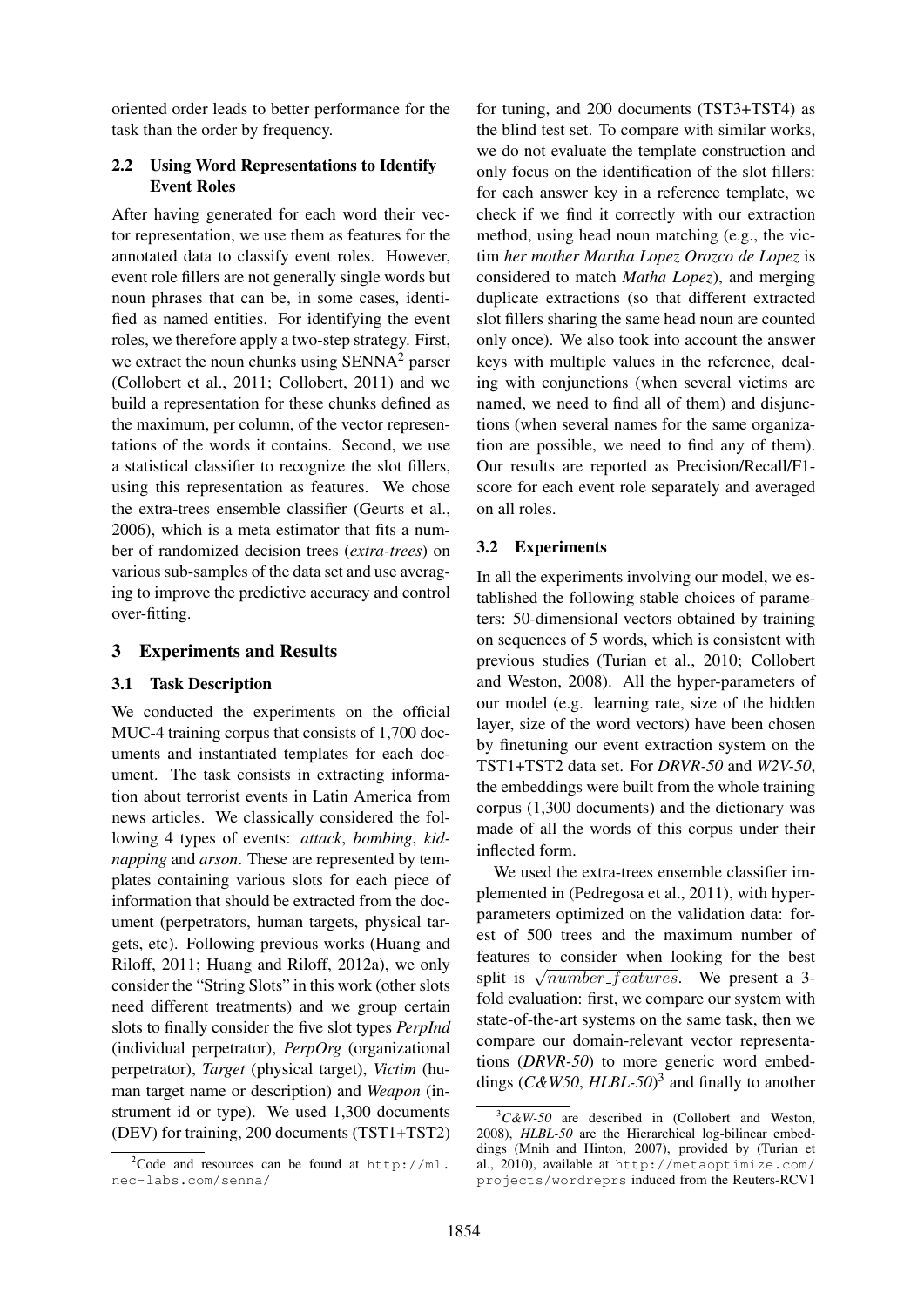| <b>State-of-the-art systems</b>        |          |                |               |               |          |          |
|----------------------------------------|----------|----------------|---------------|---------------|----------|----------|
|                                        | PerpInd  | <b>PerpOrg</b> | <b>Target</b> | <b>Victim</b> | Weapon   | Average  |
| (Riloff, 1996)                         | 33/49/40 | 53/33/41       | 54/59/56      | 49/54/51      | 38/44/41 | 45/48/46 |
| (Patwardhan and Riloff, 2007)          | 39/48/43 | 55/31/40       | 37/60/46      | 44/46/45      | 47/47/47 | 44/36/40 |
| (Patwardhan and Riloff, 2009)          | 51/58/54 | 34/45/38       | 43/72/53      | 55/58/56      | 57/53/55 | 48/57/52 |
| (Huang and Riloff, 2011)               | 48/57/52 | 46/53/50       | 51/73/60      | 56/60/58      | 53/64/58 | 51/62/56 |
| (Huang and Riloff, 2012a)              | 47/51/47 | 60/39/47       | 37/65/47      | 39/53/45      | 53/55/54 | 47/53/50 |
| (Huang and Riloff, 2012b)              | 54/57/56 | 55/49/51       | 55/68/61      | 63/59/61      | 62/64/63 | 58/60/59 |
| <b>Models based on word embeddings</b> |          |                |               |               |          |          |
| C&W-50                                 | 80/55/65 | 64/65/64       | 76/72/74      | 53/63/57      | 85/64/73 | 68/63/65 |
| HLBL-50                                | 81/53/64 | 63/67/65       | 78/72/75      | 53/63/58      | 93/64/75 | 69/62/66 |
| W <sub>2</sub> V-50                    | 79/57/66 | 88/71/79       | 74/72/73      | 69/75/71      | 97/65/78 | 77/68/72 |
| DRVR-50                                | 79/57/66 | 91/74/81       | 79/57/66      | 77/75/76      | 92/58/81 | 80/67/73 |

Table 1: Accuracy of "String Slots" on the TST3 + TST4 test set P/R/F1 (Precision/Recall/F1-Score)

word representation construction on the domainspecific data (*W2V-50*) 4 .



Figure 1: F1-score results for event role labeling on MUC-4 data, for different size of training data, of "String Slots" on the TST3+TST4 with different parameters, compared to the learning curve of TIER (Huang and Riloff, 2012a). The grey points represent the performances of other IE systems.

Figure 1 presents the average F1-score results, computed over the slots PerpInd, PerpOrg, Target, Victim and Weapon. We observe that models relying on word embeddings globally outperform the state-of-the-art results, which demonstrates that the word embeddings capture enough semantic information to perform the task of event role labeling on "String Slots" without using any additional hand-engineered features. Moreover, our representations (*DRVR-50*) clearly surpass the models based on generic embeddings (C&W-50 and HLBL-50) and obtain better results than W2V-50, based the competitive model of (Mikolov et al., 2013a), even if the difference is small. We can also note that the performance of our model is good even with a small amount of training data, which makes it a good candidate to easily develop an event extraction system on a new domain.

Table 1 provides a more detailed analysis of the comparative results. We can see in this table that our results surpass those of previous systems (0.73 vs. 0.59) with, particularly, a consistently higher precision on all roles, whereas recall is smaller for certain roles (Target and Weapon). To further explore the impact of these representations, we compared our word embeddings with other word embeddings (*C&W-50*, *HLBL-50*) and report the results in Figure 1 and Table 1. The results show that our model also outperforms the models using others word embeddings (F1-score of 0.73 against 0.65, 0.66). This proves that a model learned on a domain-specific data set does indeed provide better results, even if its size is much smaller (whereas it is usually considered that neural models require often important training data). Finally, we also achieve slightly better results than *W2V-50* with other word representations built on the same corpus, which shows that the choices made for the word representation construction, such as the use of domain information for word ordering, tend to have a positive impact.

newswire corpus

<sup>4</sup>*W2V-50* are the embeddings induced from the MUC4 data set using the negative sampling training algorithm (Mikolov et al., 2013a; Mikolov et al., 2013b; Mikolov et al., 2013c), available at https://code.google.com/ p/word2vec/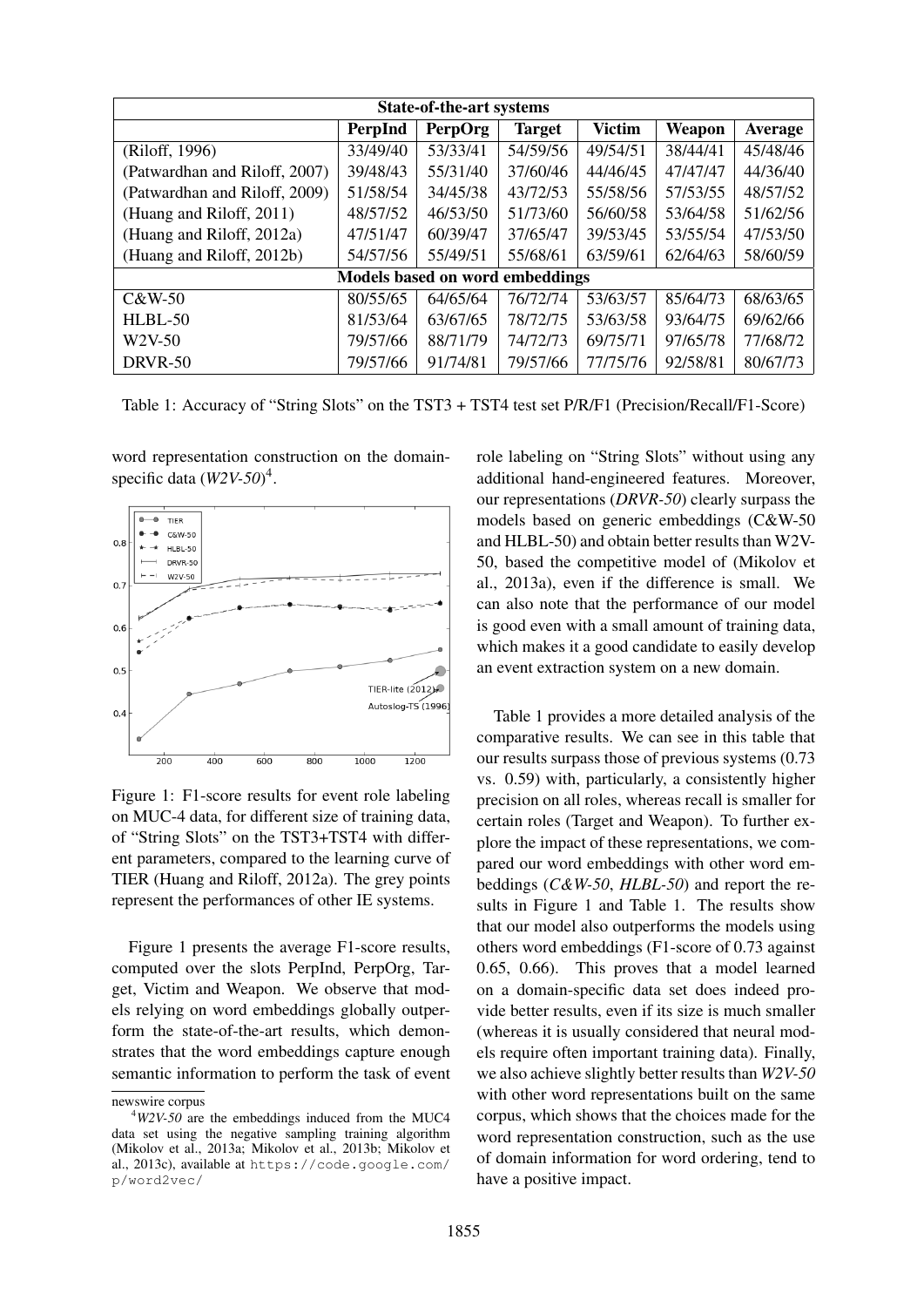#### 4 Conclusions and Perspectives

We presented in this paper a new approach for event extraction by reducing the features to only use unsupervised word representations and a small set of seed words. The word embeddings induced from a domain-specific corpus bring improvement over state-of-art models on the standard MUC-4 corpus and demonstrate a good scalability on different sizes of training data sets. Therefore, our proposal offers a promising path towards easier and faster domain adaptation. We also prove that using a domain-specific corpus leads to better word vector representations for this task than using other publicly-available word embeddings (even if they are induced from a larger corpus).

As future work, we will reconsider the architecture of the neural network and we will refocus on creating a deep learning model while taking advantage of a larger set of types of information such as syntactic information, following (Levy and Goldberg, 2014), or semantic information, following (Yu and Dredze, 2014).

#### References

- Yoshua Bengio, Rejean Ducharme, and Pascal Vincent. 2003. A neural probabilistic language model. *Journal of Machine Learning Research*, 3:1137–1155.
- Yoshua Bengio, Holger Schwenk, Jean-Sebastian ´ Senécal, Fréderic Morin, and Jean-Luc Gauvain. 2006. Neural probabilistic language models. In DawnE. Holmes and LakhmiC. Jain, editors, *Innovations in Machine Learning*, volume 194 of *Studies in Fuzziness and Soft Computing*, pages 138–186. Springer Berlin Heidelberg.
- Yoshua Bengio. 2009. Learning deep architectures for AI. *Foundations and trends in Machine Learning*,  $2(1)$ .
- Antoine Bordes, Xavier Glorot, Jason Weston, and Yoshua Bengio. 2012. Joint learning of words and meaning representations for open-text semantic parsing. In *Fifteenth International Conference on Artificial Intelligence and Statistics (AISTATS 2012)*, pages 127–135.
- Razvan Bunescu and Raymond J Mooney. 2004. Collective information extraction with relational markov networks. In *42nd Annual Meeting on Association for Computational Linguistics (ACL-04)*, pages 438–445.
- Hai Leong Chieu, Hwee Tou Ng, and Yoong Keok Lee. 2003. Closing the gap: Learning-based information extraction rivaling knowledge-engineering methods. In *41st international Annual Meeting on Association*

*for Computational Linguistics (ACL-2003)*, pages  $216 - 223$ .

- Ronan Collobert and Jason Weston. 2008. A unified architecture for natural language processing: Deep neural networks with multitask learning. In *25th International Conference of Machine learning (ICML-08)*, pages 160–167. ACM.
- Ronan Collobert, Jason Weston, Léon Battou, Michael Karlen, Koray Kavukcuoglu, and Pavel Kuksa. 2011. Natural language processing (almost) from scratch. *Journal of Machine Learning Research*, 12:2493–2537.
- Ronan Collobert. 2011. Deep learning for efficient discriminative parsing. In *14th International Conference on Artificial Intelligence and Statistics (AIS-TATS 2011)*.
- Dayne Freitag. 1998. Information extraction from HTML: Application of a general machine learning approach. In *AAAI'98*, pages 517–523.
- Pierre Geurts, Damien Ernst, and Louis Wehenkel. 2006. Extremely randomized trees. *Machine Learning*, 63(1):3–42.
- Xavier Glorot, Antoine Bordes, and Yoshua Bengio. 2011. Domain adaptation for large-scale sentiment classification: A deep learning approach. In *28th International Conference on Machine Learning (ICML-11)*, pages 513–520.
- Ruihong Huang and Ellen Riloff. 2011. Peeling back the layers: Detecting event role fillers in secondary contexts. In *ACL 2011*, pages 1137–1147.
- Ruihong Huang and Ellen Riloff. 2012a. Bootstrapped training of event extraction classifiers. In *13th Conference of the European Chapter of the Association for Computational Linguistics (EACL 2012)*, pages 286–295.
- Ruihong Huang and Ellen Riloff. 2012b. Modeling textual cohesion for event extraction. In *26th Conference on Artificial Intelligence (AAAI 2012)*.
- Patrik Lambert, Holger Schwenk, and Frédéric Blain. 2012. Automatic translation of scientific documents in the hal archive. In *LREC 2012*, pages 3933–3936.
- Claudia Leacock and Martin Chodorow. 1998. Combining local context and Wordnet similarity for word sense identification. In Christiane Fellbaum, editor, *WordNet: An electronic lexical database.*, pages 265–283. MIT Press.
- Wendy Lehnert, Claire Cardie, David Fisher, John Mc-Carthy, Ellen Riloff, and Stephen Soderland. 1992. University of Massachusetts: MUC-4 test results and analysis. In *4th Conference on Message understanding*, pages 151–158.